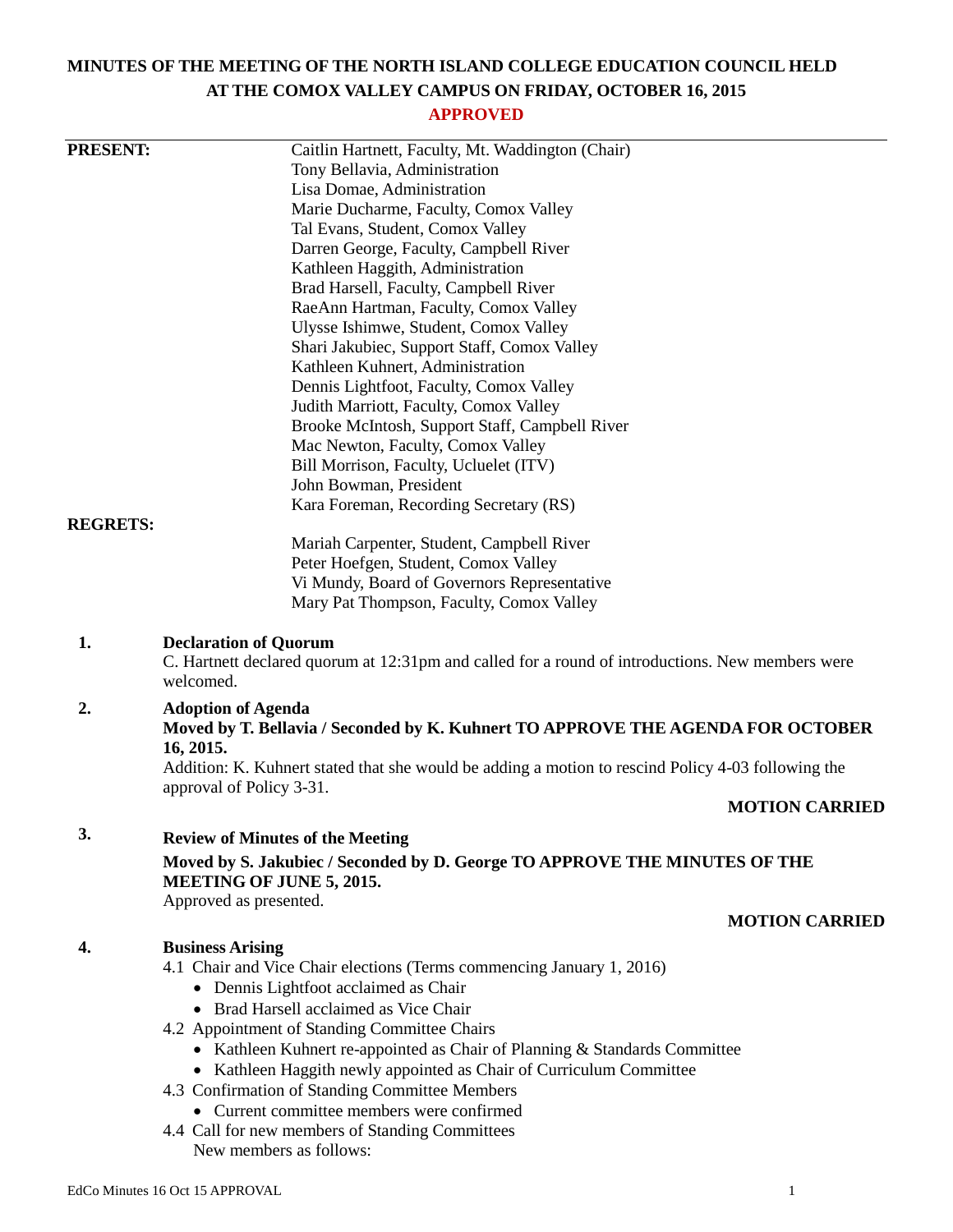*Curriculum Committee:*

• Brad Harsell

*Planning & Standards Committee:*

- Judith Marriott
- RaeAnn Hartman

*Fast Track Committee*

- Kathleen Haggith as Chair
- Dennis Lightfoot as EdCo Chair (commencing January 1, 2016)
- Tal Evans
- Mac Newton
- Darren George

# **5. Committee Reports**

# **5.1** *Education Council Chair Update/Information*

C. Hartnett reviewed her report and stated that she was in the process of arranging to have Weldon Cowan deliver a presentation on the importance of governance to the NIC college community.

### **5.2** *Planning and Standards Committee*

Minutes of October 2<sup>nd</sup>

K. Kuhnert referenced Policy 4-07 Invigilating External Exams for information only. It will be rescinded by the Senior Education Team (SET). She stated that it was first developed in 1994 and prior to the implementation of the NIC website when many policies were used to advertise services the college provided. This is a service offered through the Assessment Department and the department has detailed procedures to guide delivery. As a result this policy is redundant. *Discussion*:

Q: Regarding the cost recovery aspect; a concern was expressed about the fees required for a student who doesn't fit into a regular testing period. According to this policy, they will be asked to pay a \$110 fee for each exam. Most of these students are taking courses through Athabasca and TRU who are big competitors in distance education. These are the best demographic NIC can capture; successful online students in our communities who are not attending NIC. When they come into the college to write exams it is an opportunity to show them that they can find the same courses at a significantly lower cost. From a marketing standpoint, NIC wants these external invigilating opportunities to showcase what is available at NIC. Also the source institutions often have considerable flexibility in finding external invigilators; they don't have to use NIC.

A: There are different considerations at each campus. For example, to invigilate an exam at the CV campus, there are security and invigilation costs and the college is just breaking even with this fee. The provisions are designed to protect the college from costs that are not covered by the fee. In most cases, students are steered toward open testing times and Athabasca has our schedule and usually books their students into NIC's open testing times to avoid the cost. TRU has regular monthly Saturday testing times and if students need to write outside of those times, TRU reimburses them. NIC does its best to accommodate the students.

# K. Kuhnert introduced N. Twynam who has been leading the policy review process. **Moved by K. Kuhnert / Seconded by T. Bellavia TO APPROVE REVISED POLICY 3-31 STUDENT COMPLAINT RESOLUTION AND TO RESCIND POLICY 4-03 STUDENT FINAL GRADE DISPUTE RESOLUTION EFFECTIVELY IMMEDIATELY.**

N. Twynam stated that NIC would prefer to have students come to an informal resolution and avoid the necessity of an appeal. Key revisions to this policy include; students will have an appropriate and impartial complaint advisor assigned to help facilitate the process; there is now one clearly defined process for all types of complaints across all departments to avoid confusion and legal ramifications; there are timelines with associated actions, and this process is required before a student can go to appeal.

### *Discussion:*

Q; How does a student know where to complain?

A; They go to the person they have the complaint with first who will guide them to the policy. Q; How is the complaint advisor's designate decided?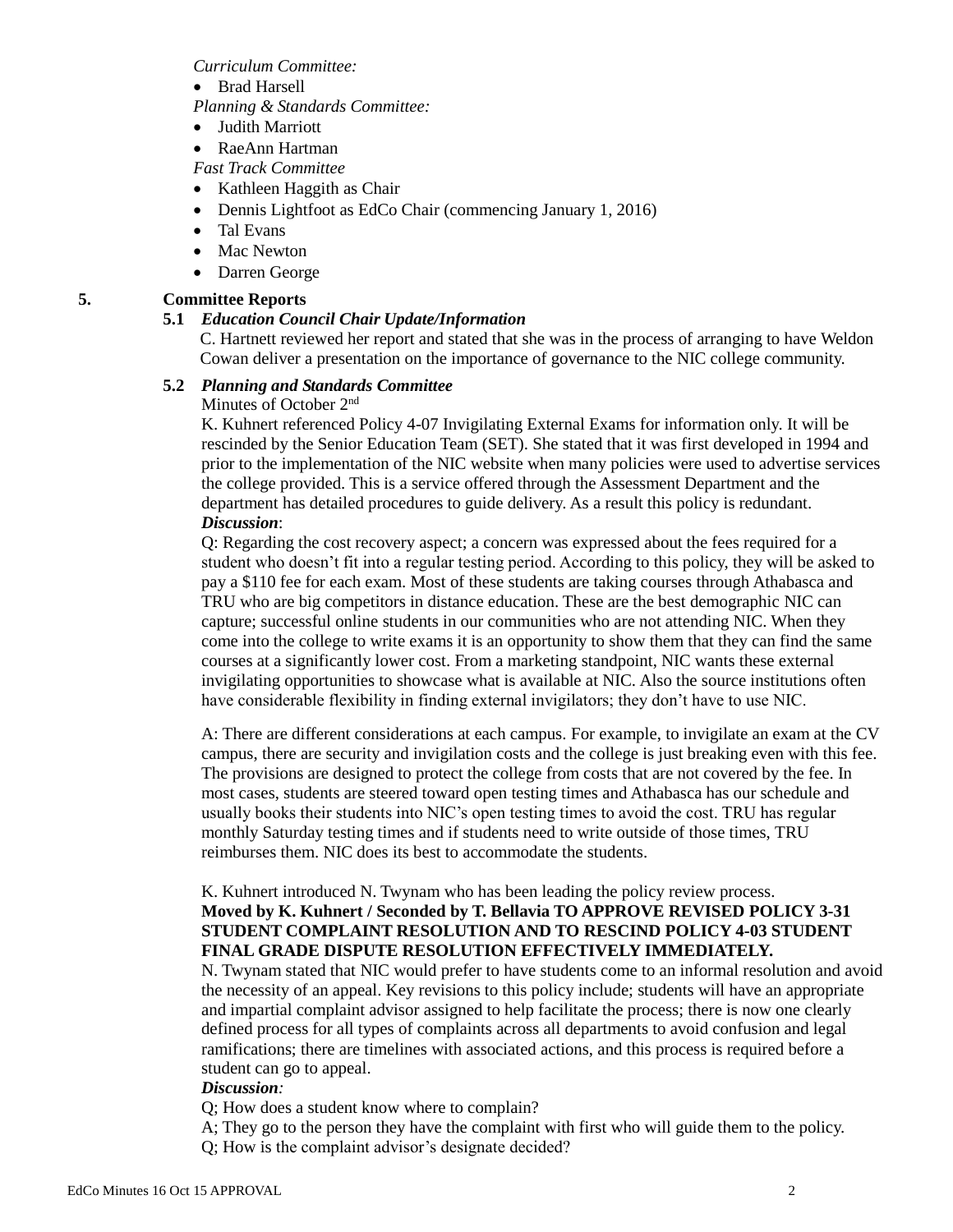### **Moved by K. Kuhnert / Seconded by B. McIntosh TO APPROVE REVISED POLICY 3-30 STUDENT APPEALS EFFECTIVE IMMEDIATELY.**

N. Twynam stated that key changes include; there will be an appeal panel made up of faculty, administrators and students who will hear the student's complaint if no informal resolution has been reached (except for student suspension which is covered by the College and Institute Act separately); the process is clearly outlined with a timeline in the appendices of the policy; there is some language that uses the word "may" because in some instances the timeline may disadvantage the student; the Chair of the appeal panel will typically be the Assistant VP, however, if there is a conflict of interest, a different Chair will be found. There is required training to chair a tribunal hearing and that training is being offered island-wide in November in Nanaimo. A number of NIC employees will be attending. This ensures we are following due process. There will be a fee for students to file an appeal of \$25 which would be waived in the case of financial hardship. It's purpose is to reduce frivolous appeals, not create barriers to students. *Discussion:*

Q: Is there a definition of "evidence that substantiates grounds"?

- A: Each situation will vary and the student will be guided by their advisor about what is needed.
- Q: How many complaints does NIC receive?

A: Many are resolved informally. Currently there are approximately less than 2 per year that go to a formal appeal.

### **MOTION CARRIED.**

- **5.3** *Fast Track Committee* No meeting
- **5.4** *Curriculum Committee*

**Minutes of Curriculum Meeting – September 25, 2015**

#### **Documents for Review**

**5.4.1 Program Revision – Plumbing and Piping Foundation Moved by T. Bellavia / Seconded by L. Domae TO APPROVE THE PROGRAM REVISION**

# **EFFECTIVE/START DATE: FA 2016**

# *Rationale from form:*

*As North Island College's apprenticeship programs must be aligned with the ITA curriculum matrix, the School of Trades and Technical programs is in the process of reviewing and updating all curriculum files. This submission is to support the alignment of NIC curriculum modules/courses with the ITA-mandated Plumbing and Piping Foundation learning modules which is critical for accountability and student success. Discussion*:

Q: Will this change affect current students?

A: No, the current students will have finished their program before this is implemented.

**MOTION CARRIED.**

**5.4.2 New Course – PPF 101 Use Safe Work Practices**

**Moved by T. Bellavia / Seconded by K. Haggith TO APPROVE THE NEW COURSE EFFECTIVE/START DATE: FA 2016**

*Rationale from form: Same as above. Discussion*: None.

#### **MOTION CARRIED.**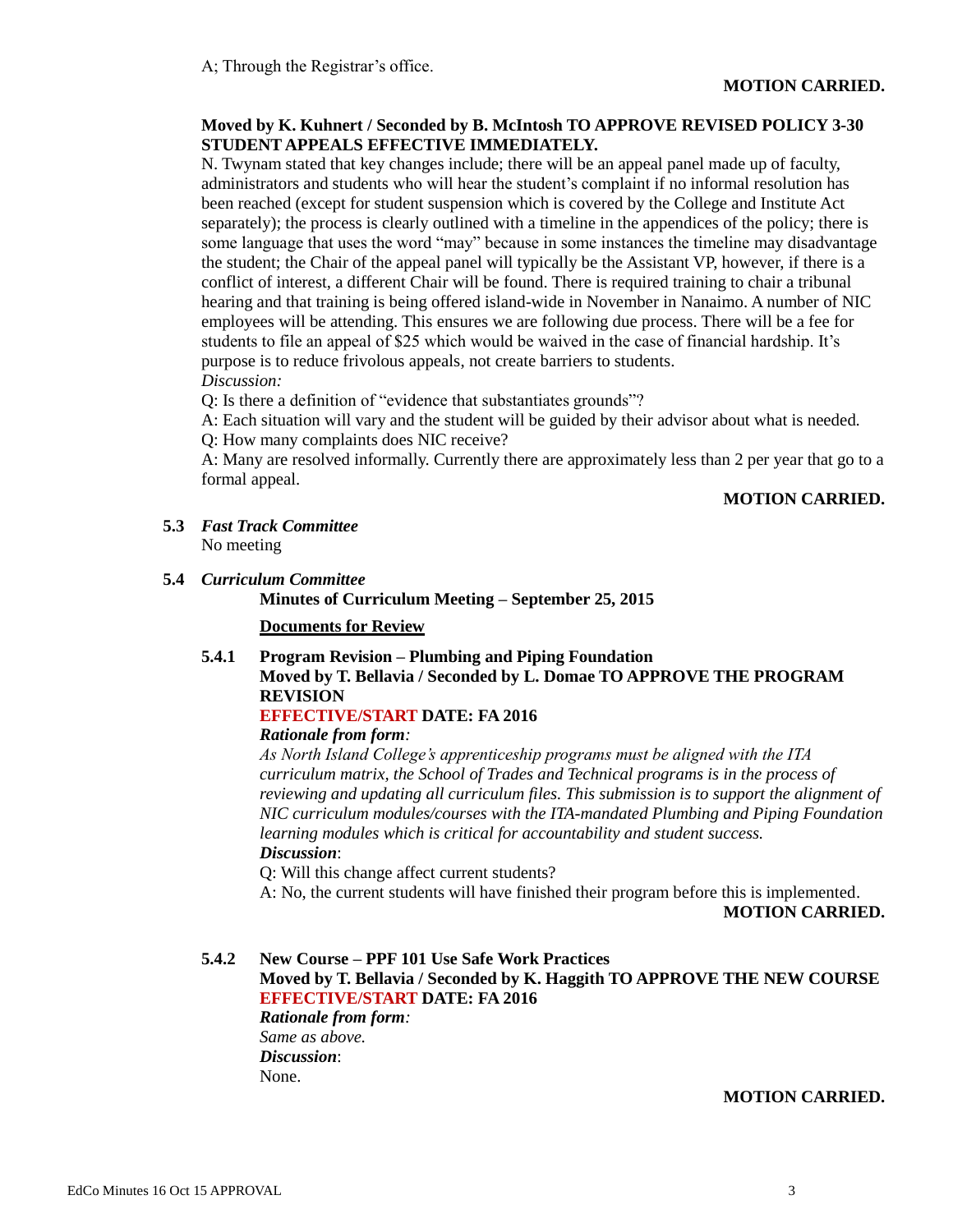**5.4.3 New Course – PPF 102 Use Tools and Equipment Moved by T. Bellavia / Seconded by M. Ducharme TO APPROVE THE NEW COURSE EFFECTIVE/START DATE: FA 2016** *Rationale from form: Same as above. Discussion*: None.

**MOTION CARRIED.**

# **5.4.4 New Course – PPF 103 Organize Work Moved by T. Bellavia / Seconded by S. Jakubiec TO APPROVE THE NEW COURSE EFFECTIVE/START DATE: FA 2016** *Rationale from form: Same as above. Discussion*: Q: If a student has to interrupt their program this year, will they still be able to complete in the new program? A: No. The student will have to start the program again. This is an ITA requirement. **MOTION CARRIED.**

**5.4.5 New Course – PPF 104 Prepare and Assemble Plumbing Components Moved by T. Bellavia / Seconded by B. Morrison TO APPROVE THE NEW COURSE EFFECTIVE/START DATE: FA 2016** *Rationale from form: Same as above. Discussion*: None.

### **MOTION CARRIED.**

**5.4.6 Course Deactivations PPE 101, 102, 103, 104, 105, 106, 107, 108, 109, 110, 111, 112 and 117.**

**Moved by T. Bellavia / Seconded by S. Jakubiec TO APPROVE THE COURSE DEACTIVATIONS. EFFECTIVE/START DATE: FA 2016** *Rationale from form:*

*Same as above. Discussion*: None.

#### **MOTION CARRIED.**

**5.4.7 Course Revision – FIN 200 Digital Visual Arts 1 Moved by T. Bellavia / Seconded by S. Jakubiec TO APPROVE THE COURSE REVISION**

#### **EFFECTIVE/START DATE: FA 2016**

#### *Rationale from form:*

*Prerequisite courses are not required for student success in this course. Removal of prerequisites will create elective opportunities for non-program students. Student Evaluation reflects studio-based course.*

#### *Discussion*:

Comment:  $2<sup>nd</sup>$  sentence under prerequisites regarding waivers is done in practice but is not articulated on the ACD. It was agreed that it will be removed.

Q: Re Instructor Qualifications; If there is no Masters designation required, how will this affect articulation in UT programs?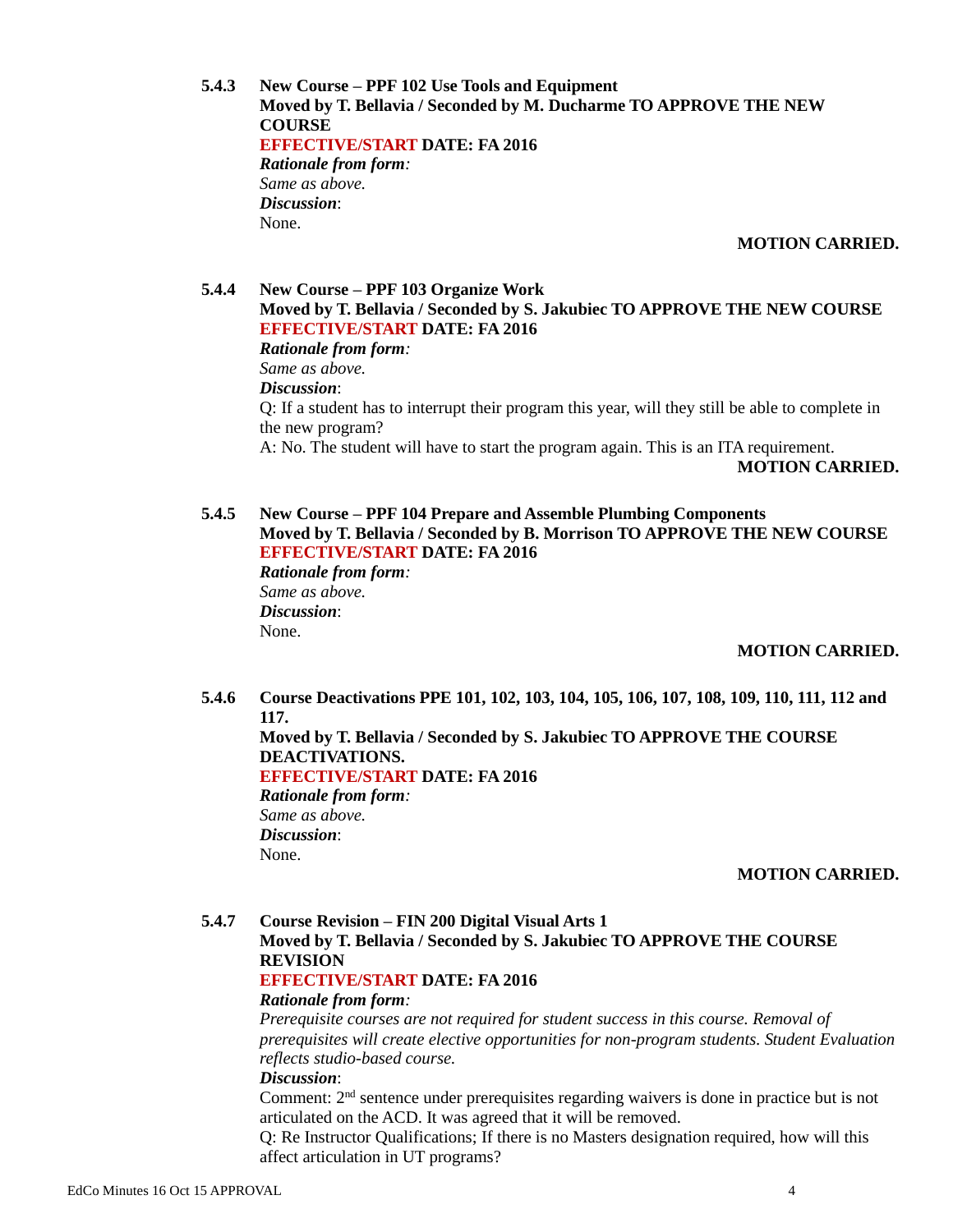A: This section wasn't submitted to the Committee for review, however it was recommended that this question go to the Department for feedback.

It was noted that often experts in digital media don't pursue higher academic credentials so the department may be focusing more on relevant expertise. However, because the department is opening this up to UT students as an elective by changing the prerequisite, they should be notified about this concern.

#### **Action Items:**

Remove last sentence in Prerequisites: "Students with less…approval of the Instructor/Department Chair."

Ask the department for feedback on Instructor Qualifications and articulation.

**MOTION CARRIED.**

#### **5.4.8 Course Revision – FIN 201 Digital Visual Arts 2**

# **Moved by T. Bellavia / Seconded by S. Jakubiec TO APPROVE THE COURSE REVISION**

# **EFFECTIVE/START DATE: FA 2016**

#### *Rationale from form:*

*Prerequisite courses are not required for student success in this course. Removal of prerequisites will create elective opportunities for non-program students. Student Evaluation reflects studio-based course.*

#### *Discussion*:

Q: If the sentence about waivers is removed, are students aware that this is an option? A: Yes, students meet with educational advisors and if this is applicable to their situation, they will be advised of this option. It is also noted in the Student Guide. The focus of the prerequisites is to ensure student success, not to create a barrier.

Q: Because the technology tools change so frequently, would it make sense not to put specific software names in the description?

A: It was noted that some transferring institutions like Emily Carr would need to know what software students were proficient in, so generic language would not be adequate for articulation. It was also noted that this type of change would only require a minor revision and so wouldn't come to the EdCo table.

#### **Action Items:**

Same issues and changes as above.

#### **MOTION CARRIED.**

### **5.4.9 Program Revision – Hospital Unit Clerk Certificate**

### **Moved by T. Bellavia / Seconded by D. George TO APPROVE THE PROGRAM REVISION**

### **EFFECTIVE/START DATE: FA 2016**

#### *Rationale from form:*

*The changes are a clarification of admission requirements. The Math and English courses have been pulled out to be clear and consistent for applicants, admissions, and advisors. The computer skills are removed as an admission requirement and emphasized in other sections of the program information. Remove grade 12 graduation as an admission requirement while informing prospective students that employers may require it: same as NIC Electrical Foundation.*

#### *Discussion*:

Q: How does a student define "strong essay writing skills"?

A: As this isn't an admission requirement, it is an advising piece. The intent is that students know what they need to be successful in the program.

Q: If it requires strong essay skills, would a C+ be more appropriate?

A: The department consulted with Assessment and determined the minimum requirements that related to the content of the course. However, employers sometimes require additional competencies or Grade 12 graduation, so this information is provided to advise students in advance. It was noted that Trades uses stronger language to provide this advice and in some cases, Grade 12 is required for funding. This information is listed under "To Be Successful."